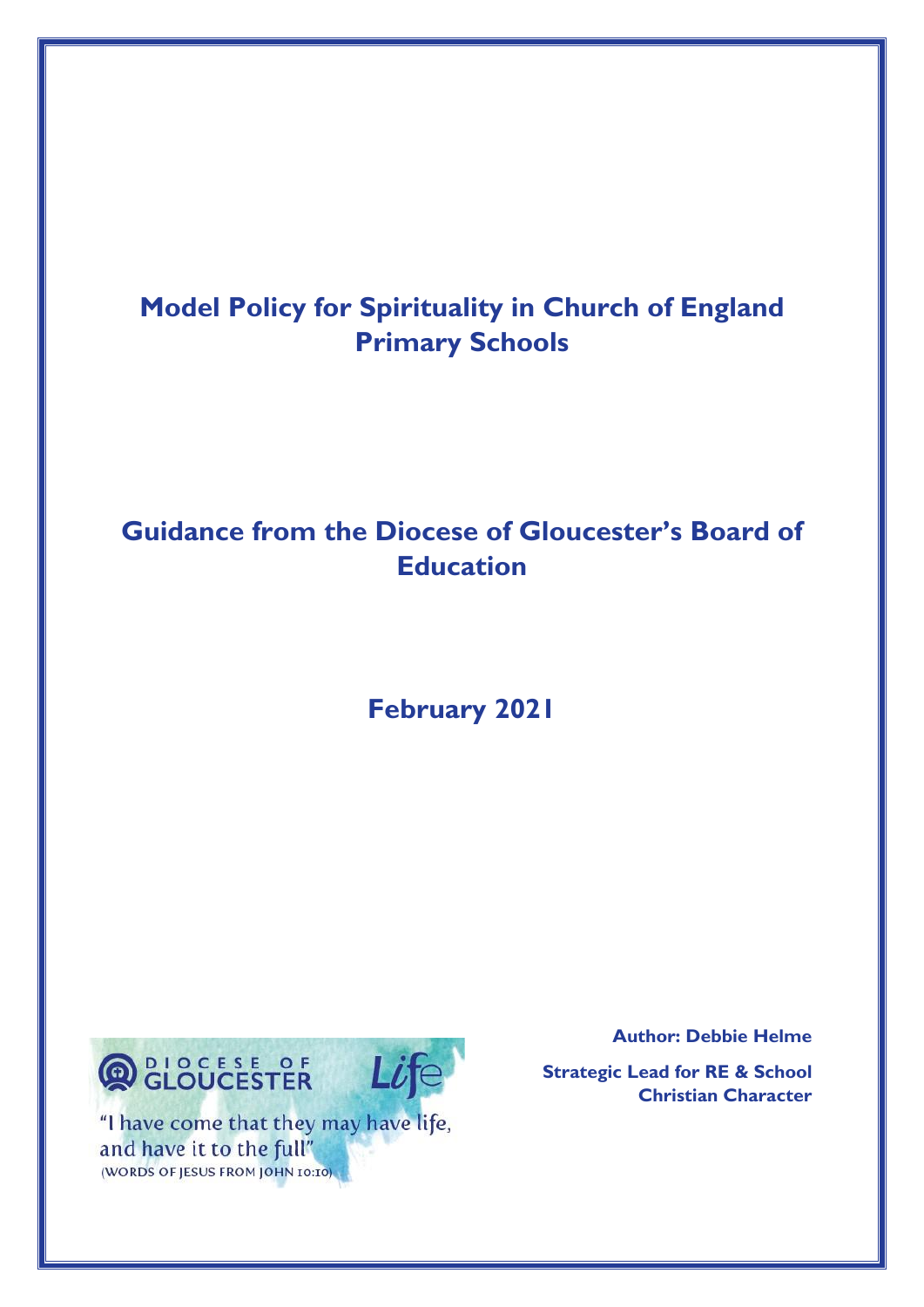## **Contents**

Schools/academies should note that where 'school' appears in the document it can be substituted for 'academy' as appropriate.

This suggested policy could be used as a template for governing bodies of Church of England schools in the Diocese of Gloucester to discuss, amend and adopt in the light of their unique school context before being signed by the Chair of Governors.

Text in red is for guidance purposes and should not be included in the policy.

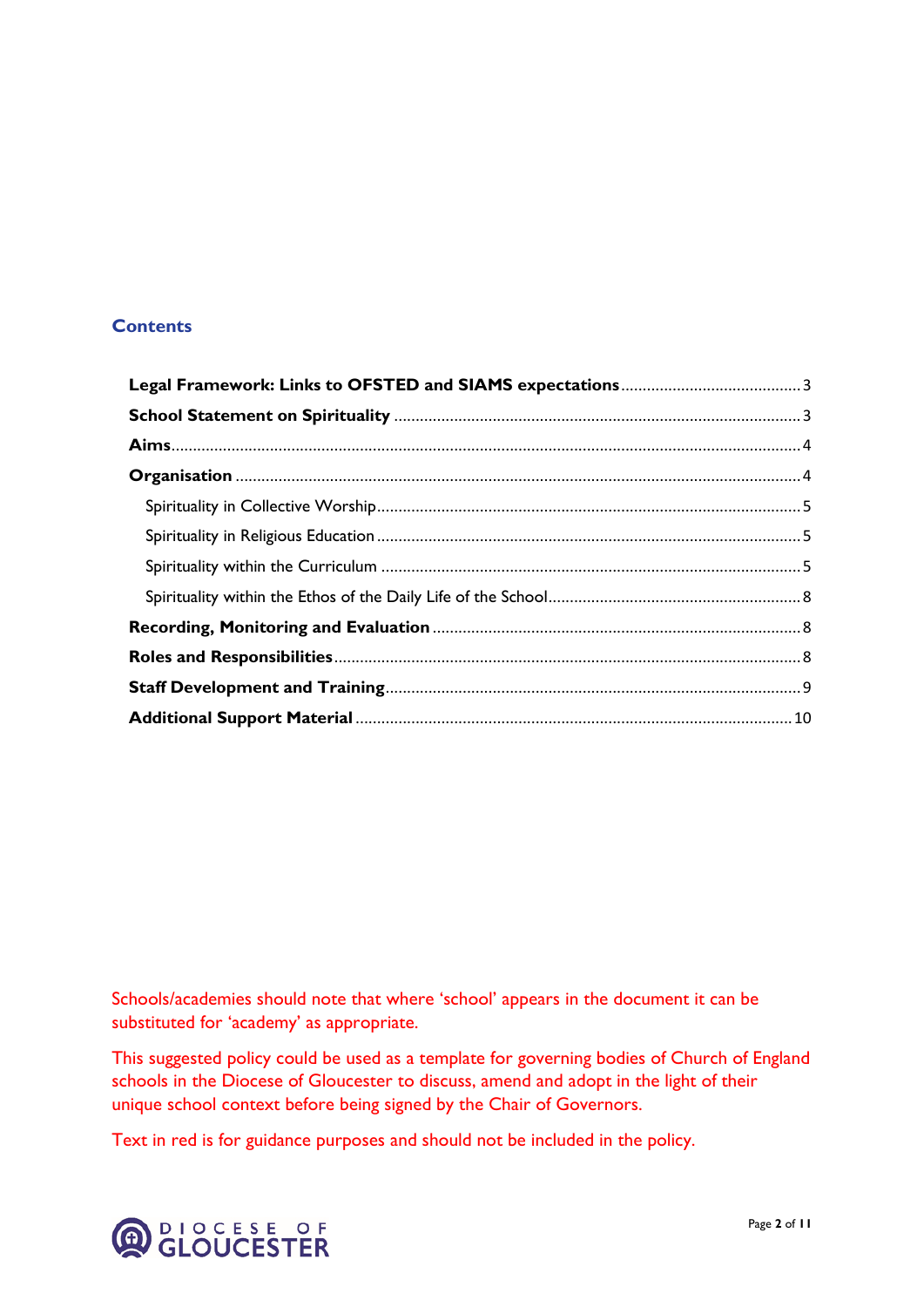## <span id="page-2-0"></span>**Legal Framework: Links to OFSTED and SIAMS expectations**

The OFSTED School Inspection Handbook, November 2019 No. 190017, page 59 & 60, states:

Inspectors will evaluate the effectiveness of the school's provision for pupils' spiritual, moral, social and cultural education. This is a broad concept that can be seen across the school's activities but draws together many of the areas covered by the personal development judgement.

Provision for the spiritual development of pupils includes developing their:

- ability to be reflective about their own beliefs (religious or otherwise) and perspective on life
- knowledge of, and respect for, different people's faiths, feelings and values
- sense of enjoyment and fascination in learning about themselves, others and the world around them
- use of imagination and creativity in their learning
- willingness to reflect on their experiences.

The SIAMS Evaluation Schedule for Schools and Inspectors, April 2018, includes the question:

• How well does the school support all pupils in their spiritual development, enabling all pupils to flourish? (Strand 2)

#### <span id="page-2-1"></span>**School Statement on Spirituality**

To talk about spirituality is, essentially, to talk about something which is beyond words. To make conversations about spirituality more accessible to every member of our school community, (insert name of school) has chosen to follow ideas developed by the Education Department at the Diocese of Gloucester.

This language of spirituality begins from a Christian understanding that everyone is a valued creation, individually and uniquely made by God, like pots made by a potter (Isaiah 64:8). Yet, in life things happen that impact on the physical 'pot' of life and create cracks that provide a glimpse of something 'beyond' the tangible. Christians would view this as an opportunity to relate to the Divine Creator God.

Cracks may be caused when something so good and breath-taking happens that the pot expands and cracks – the *wows* of life.

Cracks may happen when something challenging happens and threatens the comfort of everyday – the *ows* of life.

Cracks can also happen in the stillness and ordinariness of everyday – the *nows* of life, when a moment of stillness, a pause or prayer creates a crack in the normal, physical everyday.

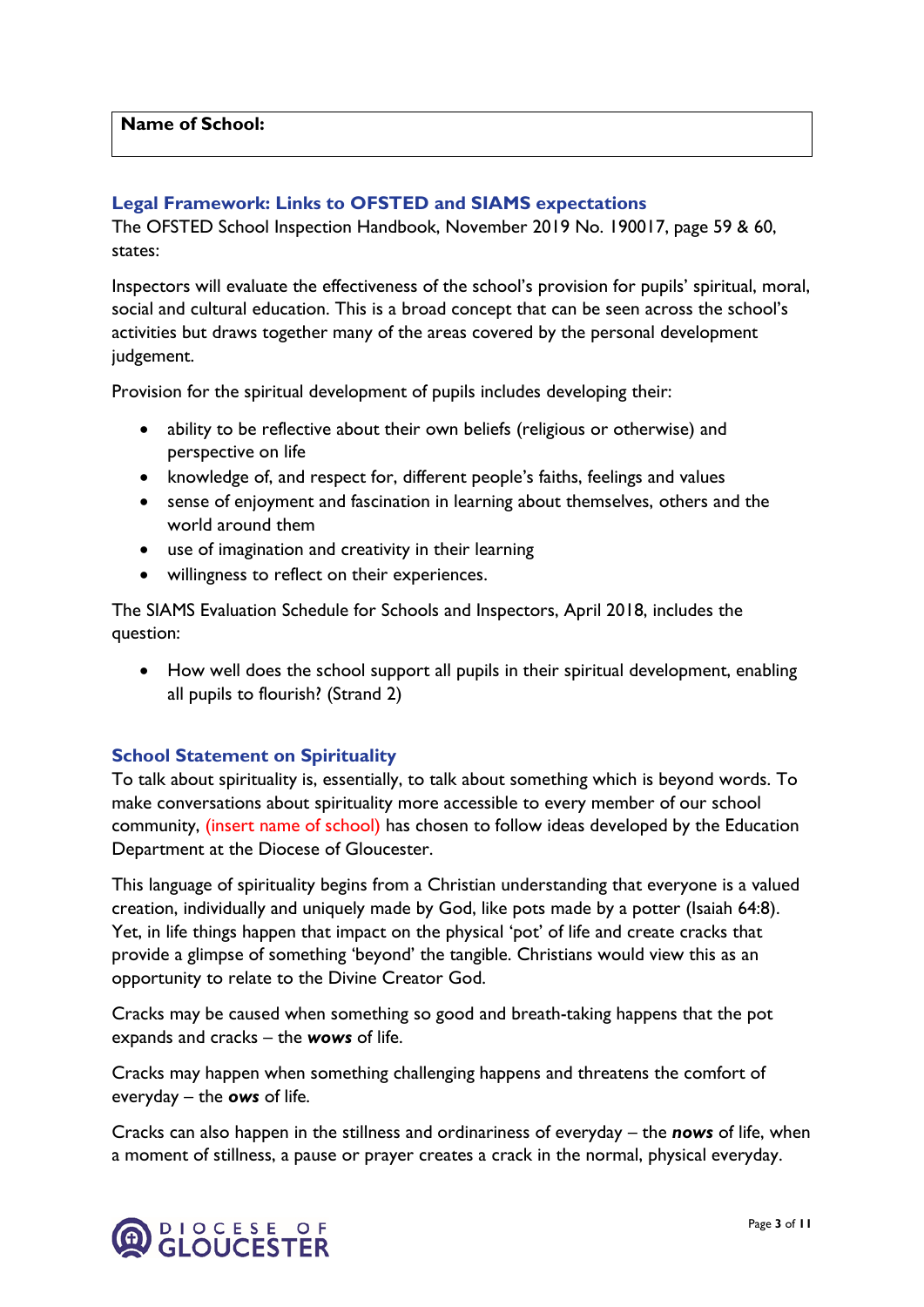In these special moments there is a spiritual opportunity. Kintsugi, the Japanese art of mending broken ceramics with golden joinery or glue, creates something that has been broken into something even more beautiful. Using this metaphor, the *wows, ows* and *nows*  of life offer the possibility of cracks that are filled with gold and make the pot even more beautiful. The gold in the cracks reflect a little of the wonder of spirituality.

(Insert name of school) uses this language and the concepts of *wows, ows* and *nows.* These are used to explore relationships with:

- ourselves
- others
- the wider natural world and beyond
- and offering the invitation to relate to God

## <span id="page-3-0"></span>**Aims**

| <b>School's Name</b>              |  |  |
|-----------------------------------|--|--|
|                                   |  |  |
| <b>School's Christian Vision:</b> |  |  |
|                                   |  |  |

Outline how your school's Christian vision links to and, is a driver for, spirituality in your school and the impact this has.

#### <span id="page-3-1"></span>**Organisation**

The spiritual growth of pupils is not only dependent on learning in RE, opportunities for enhancing the spiritual well-being of learners are developed in every aspect of our school life.

We support the whole school community to share this responsibility and to develop the shared language of spirituality. Opportunities are available for all to develop spiritually in our supportive and nurturing school inspired by our vision and lived out through our Christian values.

## Consider how the physical environment of the school supports opportunities for spiritual growth and reflection for pupils in your school.

We have identified specific areas which contribute to the spiritual growth of pupils: collective worship, the whole curriculum, including RE and the general ethos of the school within daily life,

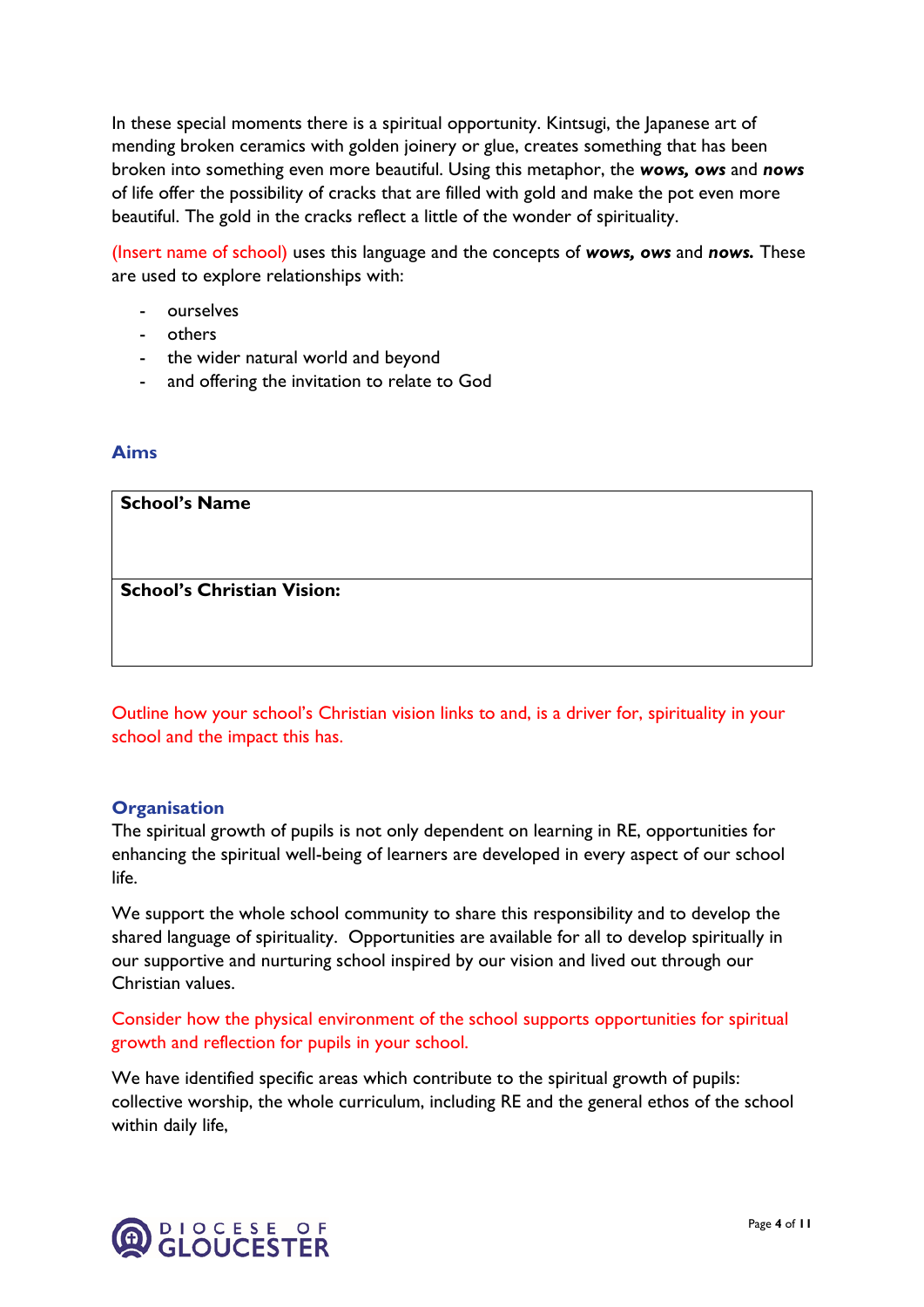### <span id="page-4-0"></span>Spirituality in Collective Worship

Collective Worship is the beating heart of (insert name of school). It provides the opportunity for our school community to share experiences, ideas and understanding. It is the context in which the language of spirituality, which we use as a school, is regularly and explicitly shared.

Collective Worship provides the opportunity for pupils to become aware of the importance of reflection and how our positive and negative experiences can be formative. It also provides a real sense of being present (*now* moments) which are often linked to invitations to pray.

Through daily Collective Worship, pupils are offered a space and a place for hearing the Christian story. They are offered an understanding of worship by being invited to participate in, or observe, Christian spiritual practices such as: prayer, reading and reflection on the Bible and liturgy and are introduced to different musical traditions.

Opportunities to reflect on the *wows* of life such as beauty and joy of the world are given, as well as time to reflect and empathise with the *ow* moments of disappointment or pain. Pupils are given time to consider their responsibilities to others and to grow in love and service. Time is given for celebration, both for the accomplishments of school members and to mark seasonal Christian festivals and celebrations in the calendars of other faiths. In this way pupils are offered time to be able to contemplate and develop spiritually. Collective Worship in (insert name of school) is invitational, inspirational and inclusive.

#### <span id="page-4-1"></span>Spirituality in Religious Education

The Church of England's *Statement of Entitlement* outlines the aims and expectations for Religious Education in Church of England Schools and guides this school's approach to RE and spirituality.

Learning activities in RE provide for the needs of all pupils, offering a safe space to explore their own religious, spiritual and/or philosophical ways of seeing, living and thinking, believing and belonging. They provide opportunities to engage in meaningful and informed dialogue with those of all religions and worldviews, linking these to pupils' ideas of spirituality and the language of *wows, ows* and *nows* where appropriate.

For further details, please refer to (insert name of school) Religious Education Policy and The Church of England's Statement of Entitlement.

#### <span id="page-4-2"></span>Spirituality within the Curriculum

Outline how your school's Christian vision is a driver for the curriculum design in your school and the impact this has on pupils' spiritual growth.

Drawing on the language of *wows, ows* and *nows***,** conversations around spirituality will be included in classroom teaching when appropriate from Reception to Year 6/EYFS/Key Stage 1/Key Stage 2/Key Stage 3/Key Stage 4.

Amend ideas below to fit with the curriculum design and culture of your school setting.

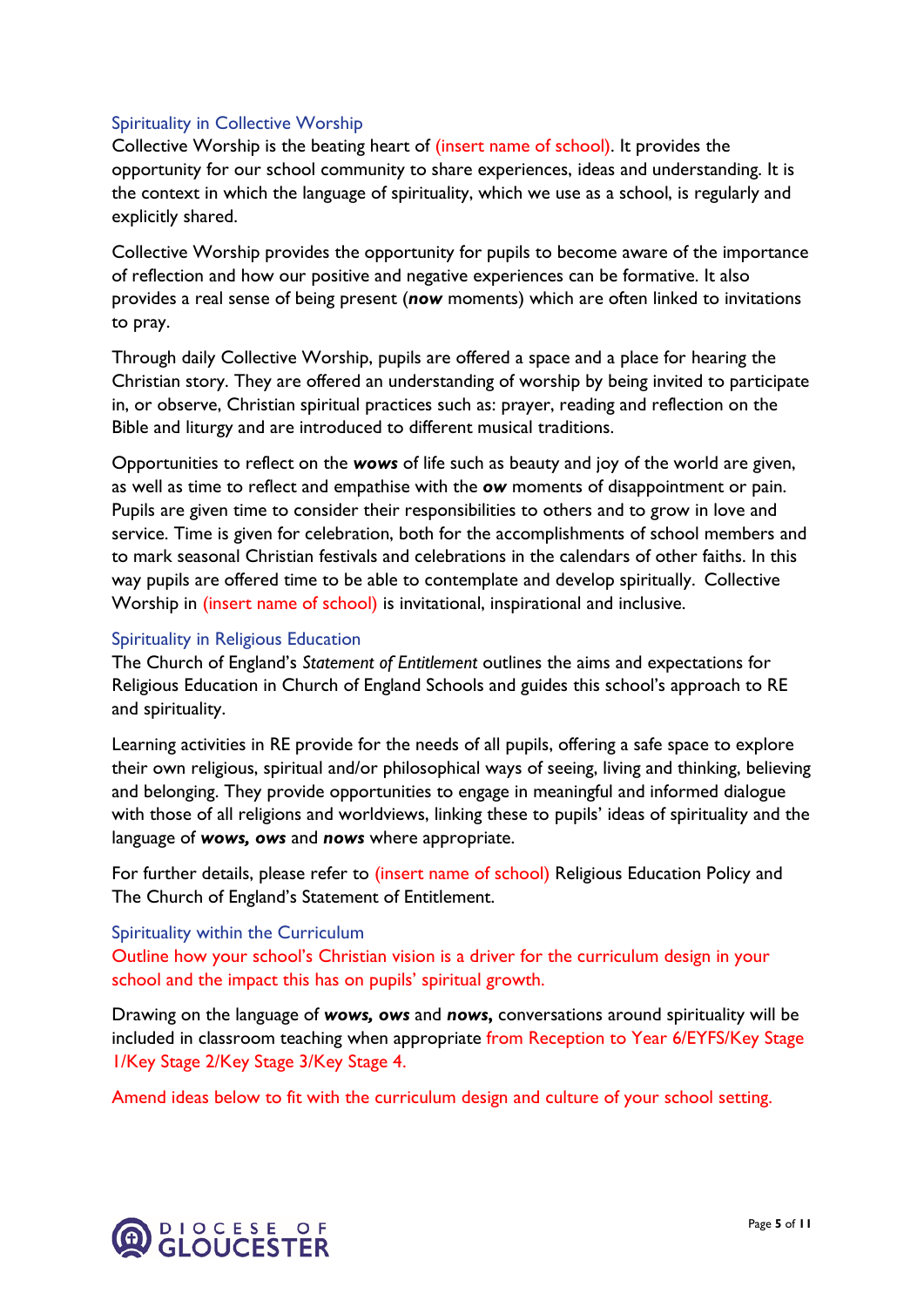## *Maths*

Points to consider:

- The wonder of number patterns
- What cannot be measured? For example, love
- What cannot be accurately counted? For example, the difference an act of kindness makes.

#### *Reading*

Points to consider:

- How do you frame questions around a text? For example
	- o What inspired you in this text?
	- o How did a character cope with a challenge in life?
	- o How did the actions of a character surprise you? How do you think you would have responded to that *wow* or *ow* moment?
	- o What do you think makes these words so powerful/beautiful/painful?

### *Writing*

Points to consider:

• If pupils are invited to write about things that have profound meaning to them, how is this writing valued? How can it be recognised as having value, rather than simply be reduced to an evaluation of SPAG?

### *DT*

Points to consider:

• What motivates designers and their decisions? For example, is it a desire to make money or a desire to help and make improvements to daily life for everyone?

#### *Music*

Points to consider:

- What style of music 'invites you to explore the mystery that dances within your soul' (K. Hall)?
- What styles of music have the opposite effect?
- How does music encourage creativity, delight, and curiosity?

#### *MFL*

Points to consider:

- What motivates language learning? For example, buying an ice cream on holiday or welcoming and comforting a stranger in our country?
- What does it feel like to genuinely communicate with someone in a new language?

#### *Geography*

Points to consider:

• The *wow* of physical geography.

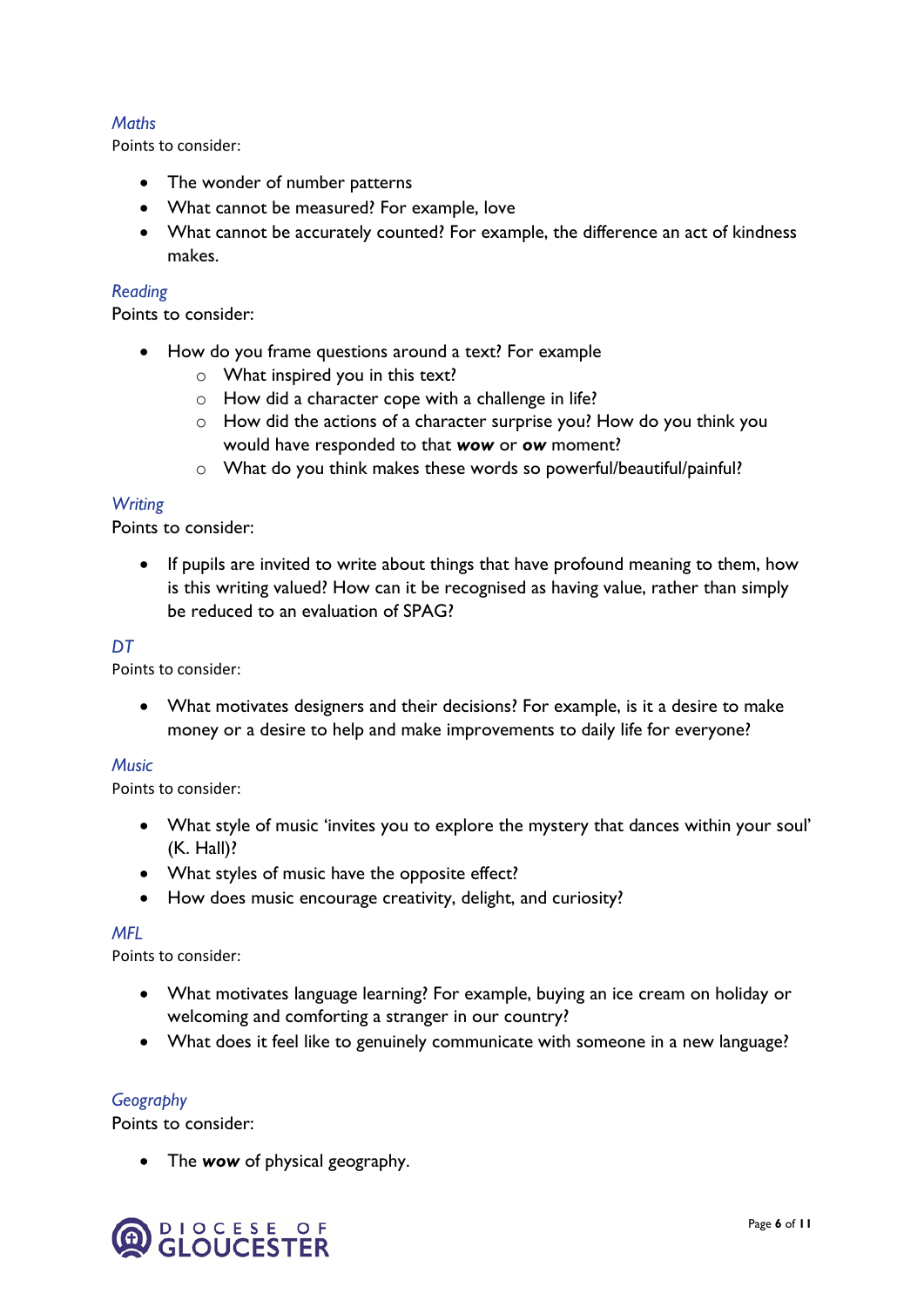- The *ow* of discovering different physical regions do not provide the same opportunities.
- What options/opportunities are there to respond and take responsibility in a challenging world?

#### *History*

Points to consider:

- Which stories tell historical *wows*?
- Which stories tell historical *ows*?
- What lessons for future decisions and choices do they provide?

#### *PE*

Points to consider:

- How do you celebrate a new skill? How does it feel to be proud of your whole self?
- What does it feel like to be completely focused on a task or challenge?
- How do you recognise the delight in movement, connectedness, and creativity?
- Encourage the awareness of one's own strength and limitations.
- Recognise/celebrate equality, freedom, respect and trust.

## *Science*

Points to consider:

- Delight in discovering how things work.
- Opportunities to linger longer on the wonder!
- What questions cannot be answered by science?

#### *Art*

Points to consider:

- How does art invite you to explore the mystery that dances within your soul?
- What are the *wows* and *ows* in the stories behind the artists you study?
- How do you celebrate and respect different responses to art?

#### *PSHCE & RSE*

Points to consider:

- As you explore topics such as relationships, feelings & attitudes, keeping safe and 'your body' where are the natural links with the **wows**, **ows** and **nows**?
- How can the honesty and sensitivity needed to explore these topics gently reflect the language of spirituality already used throughout the school?

## *All Subjects*

Points to consider:

- How do you celebrate the achievement and break-through *wows* of success?
- How do you support the *ows* of difficulty and frustrations?
- How do you maximise the everyday moment of concentration and being in the present, creating a sense of calm and completeness?

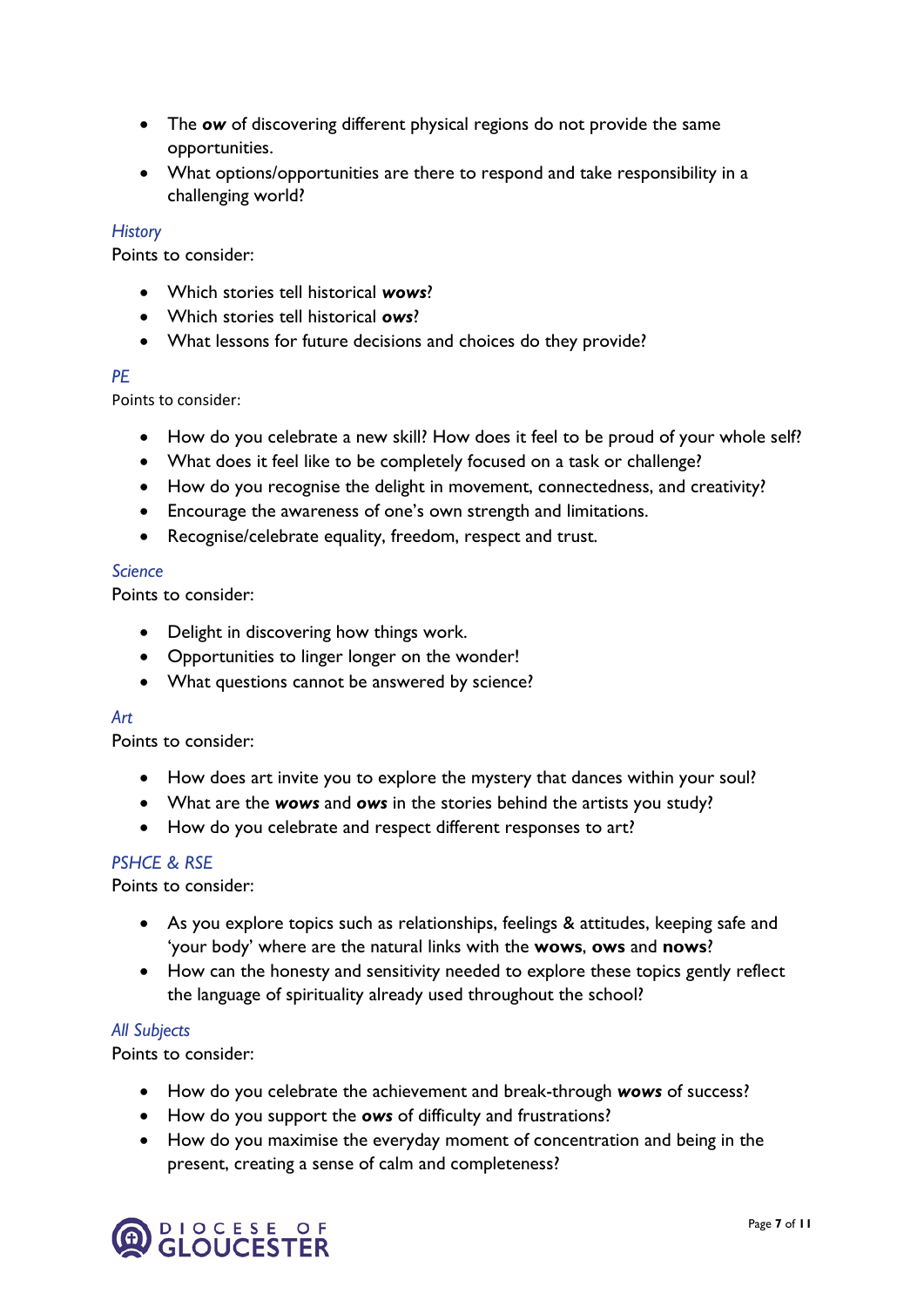## <span id="page-7-0"></span>Spirituality within the Ethos of the Daily Life of the School

In (insert name of school) we view spiritual growth as becoming more and more aware of one's natural, innate spirituality. These opportunities happen throughout each and every day as children deal with delight, disappointment and the chance to be present with themselves.

For this reason, every member of the school community, including MDSA and administrative staff are familiar with the school's shared language of spirituality and will respond to pupils appropriately.

Throughout the daily life of the school, including lunch times and playtimes, pupils know that their references to *wows, ows* and *nows* will be heard and taken seriously. They will be encouraged to reflect on these experiences and be comfortable about talking about the *golden glue of spirituality*.

Outline any specific ways your school supports spiritual growth eg through behaviour policies, playtime protocol or the use of prayer spaces activities etc.

#### <span id="page-7-1"></span>**Recording, Monitoring and Evaluation**

The (Standard and Ethos Committee/ name of appropriate committee) review the policy (insert regularity of policy review) in partnership with Senior/ Middle Leaders and consider any views expressed by parents, children and staff in order to make any changes or recommendations. Recommendations are fed back to the full governing body and are then actioned as appropriate.

Governors ensure that this policy is fully implemented and that practice is consistent with the school's Christian vision, in line with the school's monitoring policy and schedule for governors.

#### <span id="page-7-2"></span>**Roles and Responsibilities**

Recognising there are opportunities for enhancing the spiritual well-being of learners in every aspect of our school life, every member of our staff team is committed to support this spiritual growth wherever appropriate.

(Identify staff member or role) is responsible for supporting and leading spiritual development in our school, including monitoring opportunities for spiritual growth in collective worship, the whole curriculum (including RE) and the general ethos of the school within daily life,

This role also includes: (amend as appropriate)

- Ensuring personal knowledge and expertise are kept up-to-date by participating in CPD and shared good practice
- Providing and sourcing in-service training for staff as necessary
- Ensuring all staff are familiar with the shared language of spirituality
- Acquiring and organising appropriate resources, managing a budget when necessary

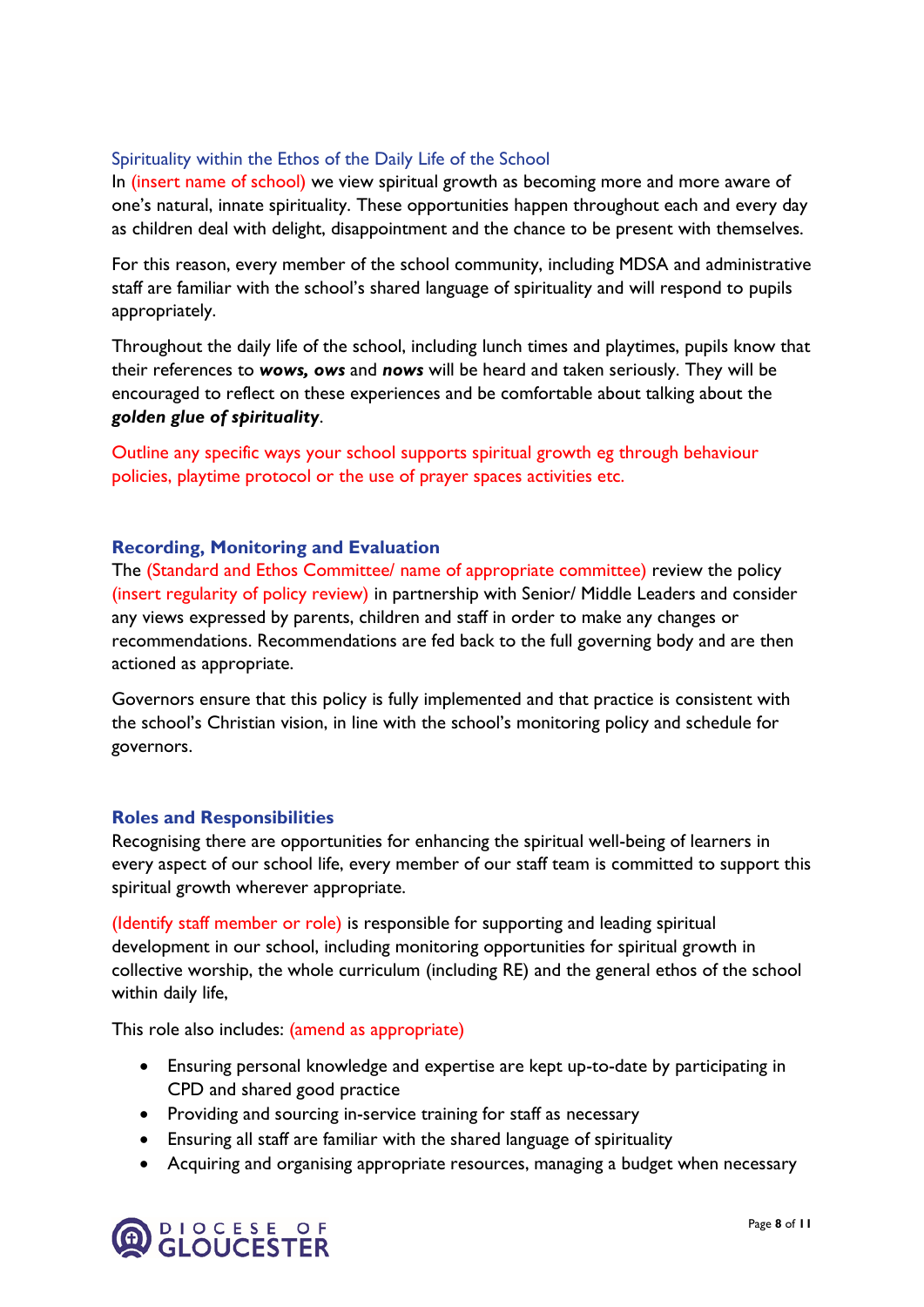- Monitoring the opportunities for spiritual growth through regular observations and learning walks in both formal and informal contexts, discussions with colleagues and pupil voice
- Contributing to the SIAMS self-evaluation process particularly around Strand 2

## <span id="page-8-0"></span>**Staff Development and Training**

We ensure that all staff, including support staff, receive appropriate training and opportunities for professional development, both as individuals and as groups or teams. NQTs and staff who are new to (insert name of school) will receive training and support from the staff member identified as leading on spirituality.

This policy is shared on the school's website and is part of the induction pack for new staff and new governors.

This policy is reviewed every 3 years, or more frequently, as required.

Other generic statements the school would normally include in any curriculum policy eg links to other policies

#### **Approval/review by governing body**

| Headteacher signed:               | Date: |
|-----------------------------------|-------|
| <b>Chair of Governors signed:</b> | Date: |
| Date of next review:              | Date: |

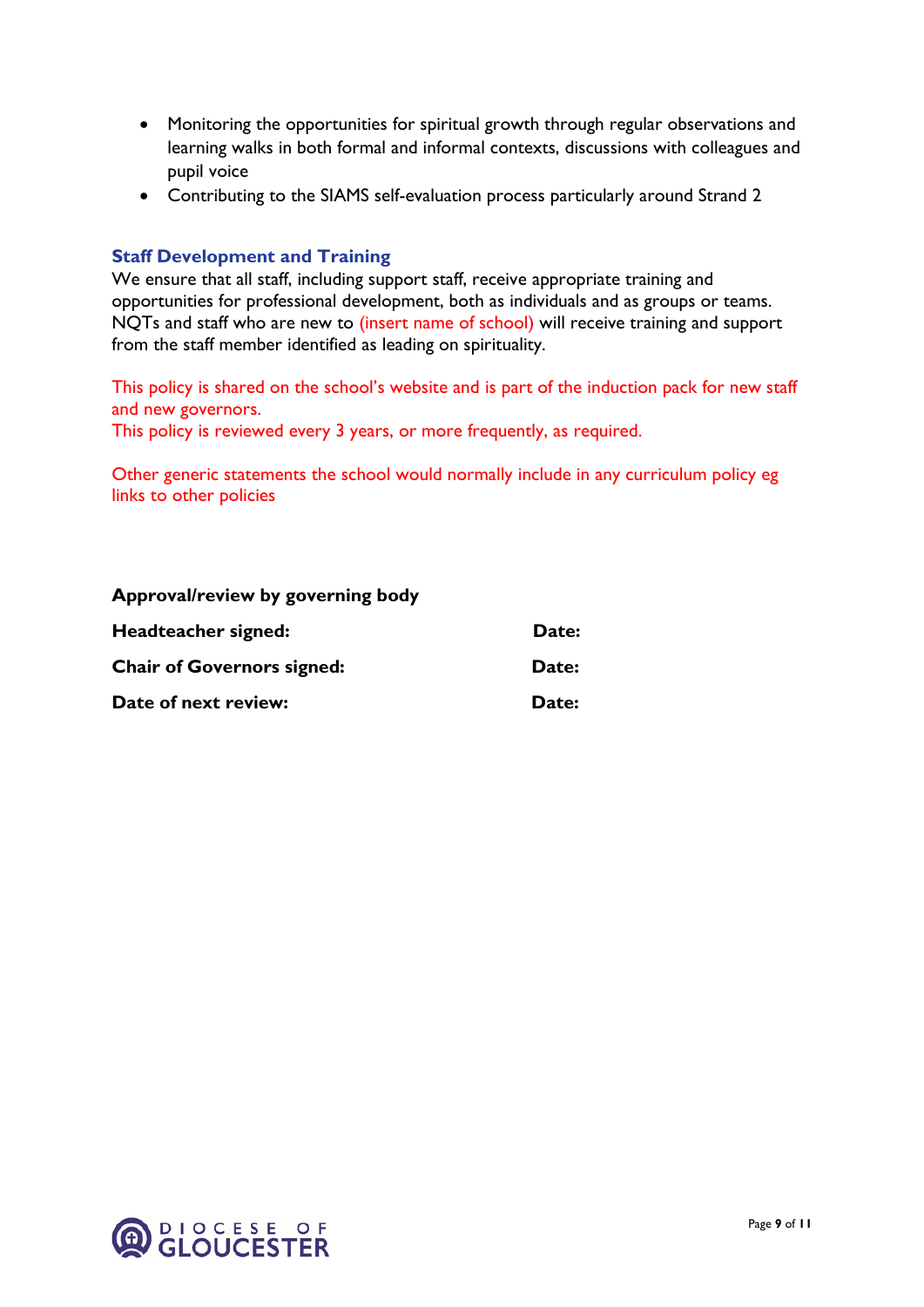## <span id="page-9-0"></span>**Additional Support Material**

#### **Useful questions for the school to consider:**

- How does the school's Christian vision provide opportunities to meet the spiritual needs of learners?
- How does an awareness of spirituality permeate school life?
- What is the impact of this for the learner (and staff and the wider community)?
- How are staff inducted and supported so that they have a shared understanding of spirituality and spiritual development?

#### **Prayer used by the School:**

Mysterious God, Most of the time we can explain what happens in the world by science But sometimes we may see a glimpse of something beyond: The joy of making a new friend. The excitement of being able to do something today which we couldn't do yesterday, The delight of warm sun on our faces or splashing in cold puddles. In these *wow* moments, when we're aware of something beyond, Help us to be open to the idea of you, God.

Comforting God, Most of the time we feel safe and secure But sometimes life can be difficult and painful and we long for something beyond: Someone who understands what it's like to be alone, Or let down by friends, Or feel like they have nowhere to call home. In these *ow* moments, help us to be open to something beyond And brave enough to reach out and pray. Constant God, Most of the time we are busy running or learning or playing, But sometimes it's good simply to be, help us then to glimpse something beyond the everyday: When we are still, When we are present to ourselves, When there is nothing to distract us.

In these *now* moments, help us to be open your possibility God

And help us to pray.

Amen